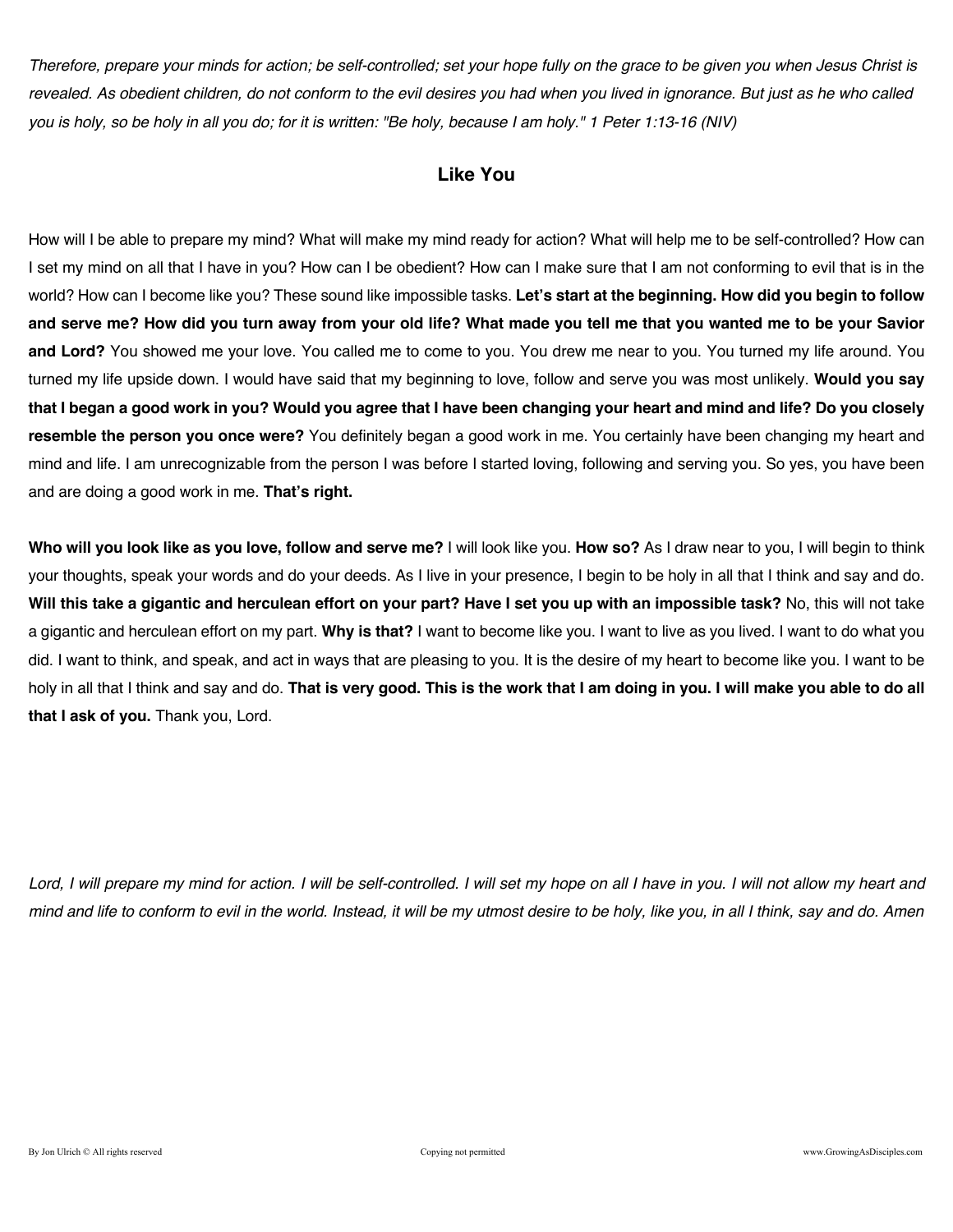### **Becoming Like Christ** Be Holy

Therefore, prepare your minds for action; be selfcontrolled; set your hope fully on the grace to be given you when Jesus Christ is revealed. As obedient children, do not conform to the evil desires you had when you lived in ignorance. But just as he who called you is holy, so be holy in all you do; for it is written: "Be holy, because I am holy."

NIV 1 Peter 1:13-16

### **Becoming Like Christ** *Be Holy*

So think clearly and exercise self-control. Look forward to the gracious salvation that will come to you when Jesus Christ is revealed to the world. So you must live as God's obedient children. Don't slip back into your old ways of living to satisfy your own desires. You didn't know any better then. But now you must be holy in everything you do, just as God who chose you is holy. For the Scriptures say, "You must be holy because I am holy."

### **Becoming Like Christ** Be Holy

Therefore prepare your minds for action; discipline yourselves; set all your hope on the grace that Jesus Christ will bring you when he is revealed. Like obedient children, do not be conformed to the desires that you formerly had in ignorance. Instead, as he who called you is holy, be holy yourselves in all your conduct; for it is written, "You shall be holy, for I am holy."

| <b>NRSV</b> | 1 Peter 1:13-16 |
|-------------|-----------------|
|             |                 |

**Becoming Like Christ** Be Holy

So brace up your minds; be sober (circumspect, morally alert); set your hope wholly *and* unchangeably on the grace (divine favor) that is coming to you when Jesus Christ (the Messiah) is revealed. [Live] as children of obedience [to God]; do not conform yourselves to the evil desires [that governed you] in your former ignorance [when you did not know the requirements of the Gospel]. But as the One Who called you is holy, you yourselves also be holy in all your conduct *and* manner of living. For it is written, You shall be holy, for I am holy.

### **Becoming Like Christ** Be Holy

Therefore, prepare your minds for action, keep sober *in spirit,* fix your hope completely on the grace to be brought to you at the revelation of Jesus Christ. As obedient children, do not be conformed to the former lusts *which were yours* in your ignorance, but like the Holy One who called you, be holy yourselves also in all *your* behavior; because it is written, "YOU SHALL BE HOLY, FOR I AM HOLY."

NASB 1 Peter 1:13-16

### **Becoming Like Christ** *Be Holy*

Therefore, preparing your minds for action, and being sober-minded, set your hope fully on the grace that will be brought to you at the revelation of Jesus Christ. As obedient children, do not be conformed to the passions of your former ignorance, but as he who called you is holy, you also be holy in all your conduct, since it is written, "You shall be holy, for I am holy."

ESV 1 Peter 1:13-16

### **Becoming Like Christ** *Be Holy*

Therefore gird up the loins of your mind, be sober, and rest *your* hope fully upon the grace that is to be brought to you at the revelation of Jesus Christ; as obedient children, not conforming yourselves to the former lusts, *as* in your ignorance; but as He who called you *is* holy, you also be holy in all *your* conduct, because it is written, *"Be holy, for I am holy."*

NKJV 1 Peter 1:13-16

### **Becoming Like Christ Holiness**

So roll up your sleeves, put your mind in gear, be totally ready to receive the gift that's coming when Jesus arrives. Don't lazily slip back into those old grooves of evil, doing just what you feel like doing. You didn't know any better then; you do now. As obedient children, let yourselves be pulled into a way of life shaped by God's life, a life energetic and blazing with holiness. God said, "I am holy; you be holy."

MSG 1 Peter 1:13-16

### **Becoming Like Christ** Be Holy

So now you can look forward soberly and intelligently to more of God's kindness to you when Jesus Christ returns. Obey God because you are his children; don't slip back into your old ways—doing evil because you knew no better. But be holy now in everything you do, just as the Lord is holy, who invited you to be his child. He himself has said, "You must be holy, for I am holy."

TLB 1 Peter 1:13-16

### **Becoming Like Christ** *Be Holy*

So prepare your minds for service and have self-control. All your hope should be for the gift of grace that will be yours when Jesus Christ is shown to you. Now that you are obedient children of God do not live as you did in the past. You did not understand, so you did the evil things you wanted. But be holy in all you do, just as God, the One who called you, is holy. It is written in the Scriptures: "You must be holy, because I am holy."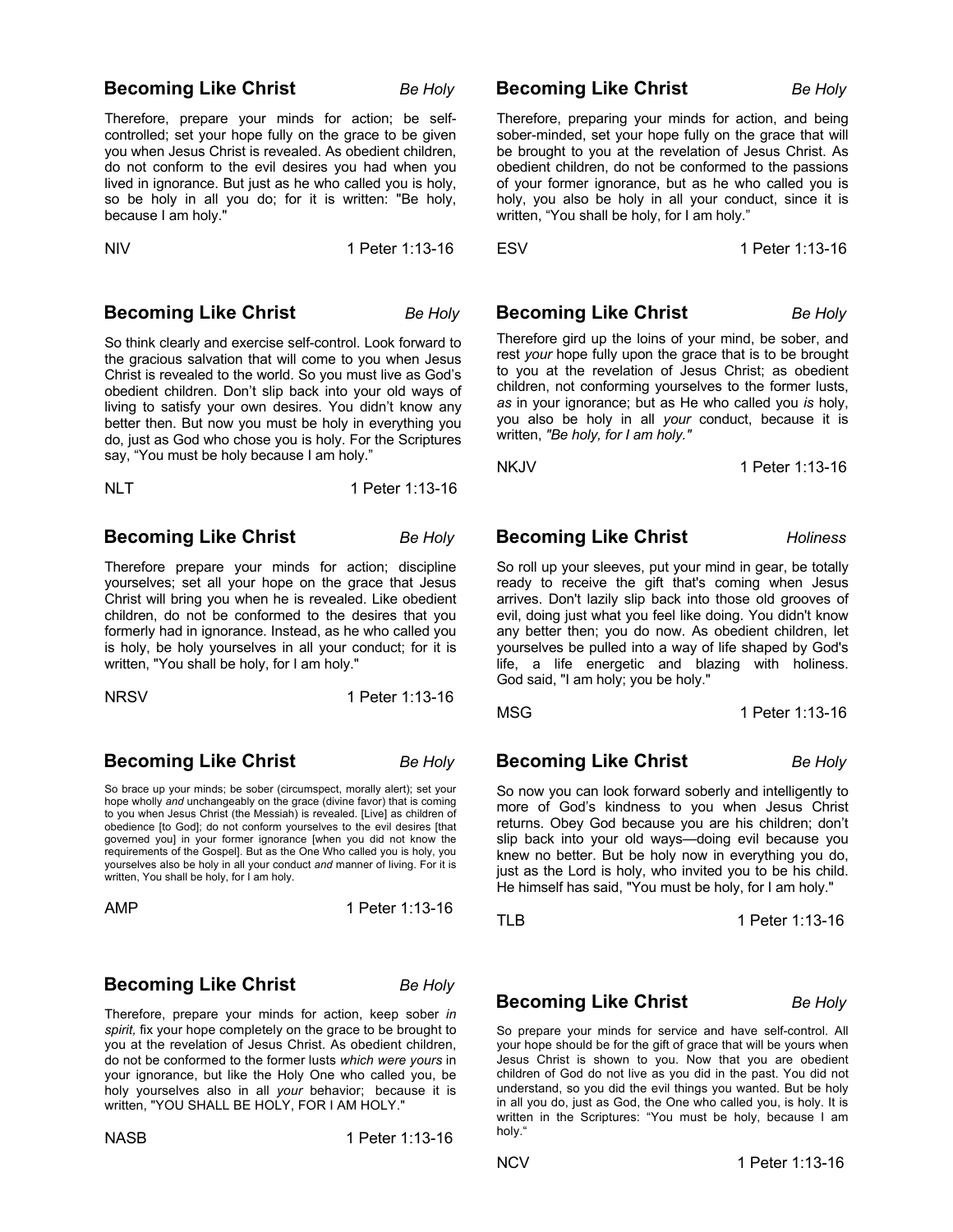# **Becoming Like Christ** – 1 Peter 1:13-16 **In Context:** Read 1 Peter 1

## **Begin With Prayer:** *Here I am Lord. I Am Listening.*

### **Meditating On God's Word:** *(What is God speaking to your heart?)*

Therefore, prepare your minds for action; be self-controlled; set your hope fully on the grace to be given you when Jesus Christ is revealed. As obedient children, do not conform to the evil desires you had when you lived in ignorance. But just as he who called you is holy, so be holy in all you do; for it is written: "Be holy, because I am holy." 1 Peter 1:13-16 (NIV)

### **Considering The Words***: (What words speak to your heart?)*

Therefore, | prepare your minds | for action; | be self-controlled; | set your hope | fully on | the grace | to be | given you | when Jesus Christ | is revealed. | As | obedient children, | do not conform | to the | evil desires | you had | when you | lived in ignorance. | But | just as | he who called you | is holy, | so be holy | in all | you do; | for it is written: | "Be holy, | because | I am | holy." 1 Peter 1:13-16 (NIV)

 $\_$  , and the contribution of the contribution of  $\mathcal{L}$  , and  $\mathcal{L}$  , and  $\mathcal{L}$  , and  $\mathcal{L}$  , and  $\mathcal{L}$  , and  $\mathcal{L}$  , and  $\mathcal{L}$  , and  $\mathcal{L}$  , and  $\mathcal{L}$  , and  $\mathcal{L}$  , and  $\mathcal{L}$  , and  $\mathcal{L$ \_\_\_\_\_\_\_\_\_\_\_\_\_\_\_\_\_\_\_\_\_\_\_\_\_\_\_\_\_\_\_\_\_\_\_\_\_\_\_\_\_\_\_\_\_\_\_\_\_\_\_\_\_\_\_\_\_\_\_\_\_\_\_\_\_\_\_\_\_\_\_

### **Praying The Scripture:** *(What prayer from your heart will you write?)*

Lord, I will prepare my mind for action. I will be self-controlled. I will set my hope on all I have in you. I will not allow my heart and mind and life to conform to evil in the world. Instead, it will be my utmost desire to be holy, like you, in all I think, say and do. Amen

 $\_$  . The contribution of the contribution of  $\mathcal{L}_1$  ,  $\mathcal{L}_2$  ,  $\mathcal{L}_3$  ,  $\mathcal{L}_4$  ,  $\mathcal{L}_5$  ,  $\mathcal{L}_6$  ,  $\mathcal{L}_7$  ,  $\mathcal{L}_8$  ,  $\mathcal{L}_9$  ,  $\mathcal{L}_1$  ,  $\mathcal{L}_2$  ,  $\mathcal{L}_3$  ,  $\mathcal{L}_5$  ,  $\mathcal{L}_6$  ,  $\mathcal{L}_$  $\_$  , and the set of the set of the set of the set of the set of the set of the set of the set of the set of the set of the set of the set of the set of the set of the set of the set of the set of the set of the set of th

### **What It Means:** *(What questions speak to your heart?) (Suggested questions for small group discussion are in bold)* What has God used to prepare your mind for action as you follow and serve Him?

 $\_$  , and the contribution of the contribution of  $\mathcal{L}$  , and  $\mathcal{L}$  , and  $\mathcal{L}$  , and  $\mathcal{L}$  , and  $\mathcal{L}$  , and  $\mathcal{L}$  , and  $\mathcal{L}$  , and  $\mathcal{L}$  , and  $\mathcal{L}$  , and  $\mathcal{L}$  , and  $\mathcal{L}$  , and  $\mathcal{L$ \_\_\_\_\_\_\_\_\_\_\_\_\_\_\_\_\_\_\_\_\_\_\_\_\_\_\_\_\_\_\_\_\_\_\_\_\_\_\_\_\_\_\_\_\_\_\_\_\_\_\_\_\_\_\_\_\_\_\_\_\_\_\_\_\_\_\_\_\_\_\_  $\_$  , and the contribution of the contribution of  $\mathcal{L}$  , and  $\mathcal{L}$  , and  $\mathcal{L}$  , and  $\mathcal{L}$  , and  $\mathcal{L}$  , and  $\mathcal{L}$  , and  $\mathcal{L}$  , and  $\mathcal{L}$  , and  $\mathcal{L}$  , and  $\mathcal{L}$  , and  $\mathcal{L}$  , and  $\mathcal{L$  $\_$  . The contribution of the contribution of  $\mathcal{L}_1$  ,  $\mathcal{L}_2$  ,  $\mathcal{L}_3$  ,  $\mathcal{L}_4$  ,  $\mathcal{L}_5$  ,  $\mathcal{L}_6$  ,  $\mathcal{L}_7$  ,  $\mathcal{L}_8$  ,  $\mathcal{L}_9$  ,  $\mathcal{L}_1$  ,  $\mathcal{L}_2$  ,  $\mathcal{L}_3$  ,  $\mathcal{L}_5$  ,  $\mathcal{L}_6$  ,  $\mathcal{L}_$ \_\_\_\_\_\_\_\_\_\_\_\_\_\_\_\_\_\_\_\_\_\_\_\_\_\_\_\_\_\_\_\_\_\_\_\_\_\_\_\_\_\_\_\_\_\_\_\_\_\_\_\_\_\_\_\_\_\_\_\_\_\_\_\_\_\_\_\_\_\_\_  $\_$  , and the contribution of the contribution of  $\mathcal{L}$  , and  $\mathcal{L}$  , and  $\mathcal{L}$  , and  $\mathcal{L}$  , and  $\mathcal{L}$  , and  $\mathcal{L}$  , and  $\mathcal{L}$  , and  $\mathcal{L}$  , and  $\mathcal{L}$  , and  $\mathcal{L}$  , and  $\mathcal{L}$  , and  $\mathcal{L$  $\_$  , and the contribution of the contribution of  $\mathcal{L}$  , and  $\mathcal{L}$  , and  $\mathcal{L}$  , and  $\mathcal{L}$  , and  $\mathcal{L}$  , and  $\mathcal{L}$  , and  $\mathcal{L}$  , and  $\mathcal{L}$  , and  $\mathcal{L}$  , and  $\mathcal{L}$  , and  $\mathcal{L}$  , and  $\mathcal{L$  $\_$  . The contribution of the contribution of  $\mathcal{L}_1$  ,  $\mathcal{L}_2$  ,  $\mathcal{L}_3$  ,  $\mathcal{L}_4$  ,  $\mathcal{L}_5$  ,  $\mathcal{L}_6$  ,  $\mathcal{L}_7$  ,  $\mathcal{L}_8$  ,  $\mathcal{L}_9$  ,  $\mathcal{L}_1$  ,  $\mathcal{L}_2$  ,  $\mathcal{L}_3$  ,  $\mathcal{L}_5$  ,  $\mathcal{L}_6$  ,  $\mathcal{L}_$ \_\_\_\_\_\_\_\_\_\_\_\_\_\_\_\_\_\_\_\_\_\_\_\_\_\_\_\_\_\_\_\_\_\_\_\_\_\_\_\_\_\_\_\_\_\_\_\_\_\_\_\_\_\_\_\_\_\_\_\_\_\_\_\_\_\_\_\_\_\_\_

\_\_\_\_\_\_\_\_\_\_\_\_\_\_\_\_\_\_\_\_\_\_\_\_\_\_\_\_\_\_\_\_\_\_\_\_\_\_\_\_\_\_\_\_\_\_\_\_\_\_\_\_\_\_\_\_\_\_\_\_\_\_\_\_\_\_\_\_\_\_\_

\_\_\_\_\_\_\_\_\_\_\_\_\_\_\_\_\_\_\_\_\_\_\_\_\_\_\_\_\_\_\_\_\_\_\_\_\_\_\_\_\_\_\_\_\_\_\_\_\_\_\_\_\_\_\_\_\_\_\_\_\_\_\_\_\_\_\_\_\_\_\_

\_\_\_\_\_\_\_\_\_\_\_\_\_\_\_\_\_\_\_\_\_\_\_\_\_\_\_\_\_\_\_\_\_\_\_\_\_\_\_\_\_\_\_\_\_\_\_\_\_\_\_\_\_\_\_\_\_\_\_\_\_\_\_\_\_\_\_\_\_\_\_

**How are you guarding your heart and mind and life from conforming to worldly and evil desires?**

What motivates your desire to be an obedient follower of Jesus Christ?

How are you making it your aim to be holy in all that you think, say and do?

**How has the Lord used His word to transform all that you think, say and do?**

How has God's word made you able to resist temptation and stand against evil? **How strong is your desire to live that resembles that of Jesus Christ?**

**Living It Out:** *(What action step is God guiding your heart to take?)*

Prepare your mind for action so you can live as an obedient and holy child of God.

## **Seeing It Happen:** *(What are you trusting God for in your heart?)*

Have faith that the Lord will use His word to make you able to be holy in all you think, say and do.

## **Get Ready To Share:** *(What can you share with others from your heart?)*

Share with another person or your small group how the Lord has been making you to be more like Him.

*Pause And Offer Prayers Of… With An Attitude Of Faith Listen To What The Lord Wants To Say To You*

**Close With Prayer:** *Quiet Yourself Before The Lord*

Adoration… \_\_\_\_\_\_\_\_\_\_\_\_\_\_\_\_\_\_\_\_\_\_\_\_\_\_\_\_\_\_\_\_\_\_\_\_\_\_\_\_\_\_\_\_\_\_\_\_\_\_\_\_\_\_\_\_\_\_\_\_\_\_\_\_\_\_\_\_\_\_\_\_\_\_\_\_\_\_\_ Thanksgiving...  $\textsf{Confession...}\qquad \qquad \underline{\hspace{25pt}}$ Intercession... Petition… \_\_\_\_\_\_\_\_\_\_\_\_\_\_\_\_\_\_\_\_\_\_\_\_\_\_\_\_\_\_\_\_\_\_\_\_\_\_\_\_\_\_\_\_\_\_\_\_\_\_\_\_\_\_\_\_\_\_\_\_\_\_\_\_\_\_\_\_\_\_\_\_\_\_\_\_\_\_\_

By Jon Ulrich © All rights reserved examples are compared comparing comparing the comparing of permitted www.GrowingAsDisciples.com